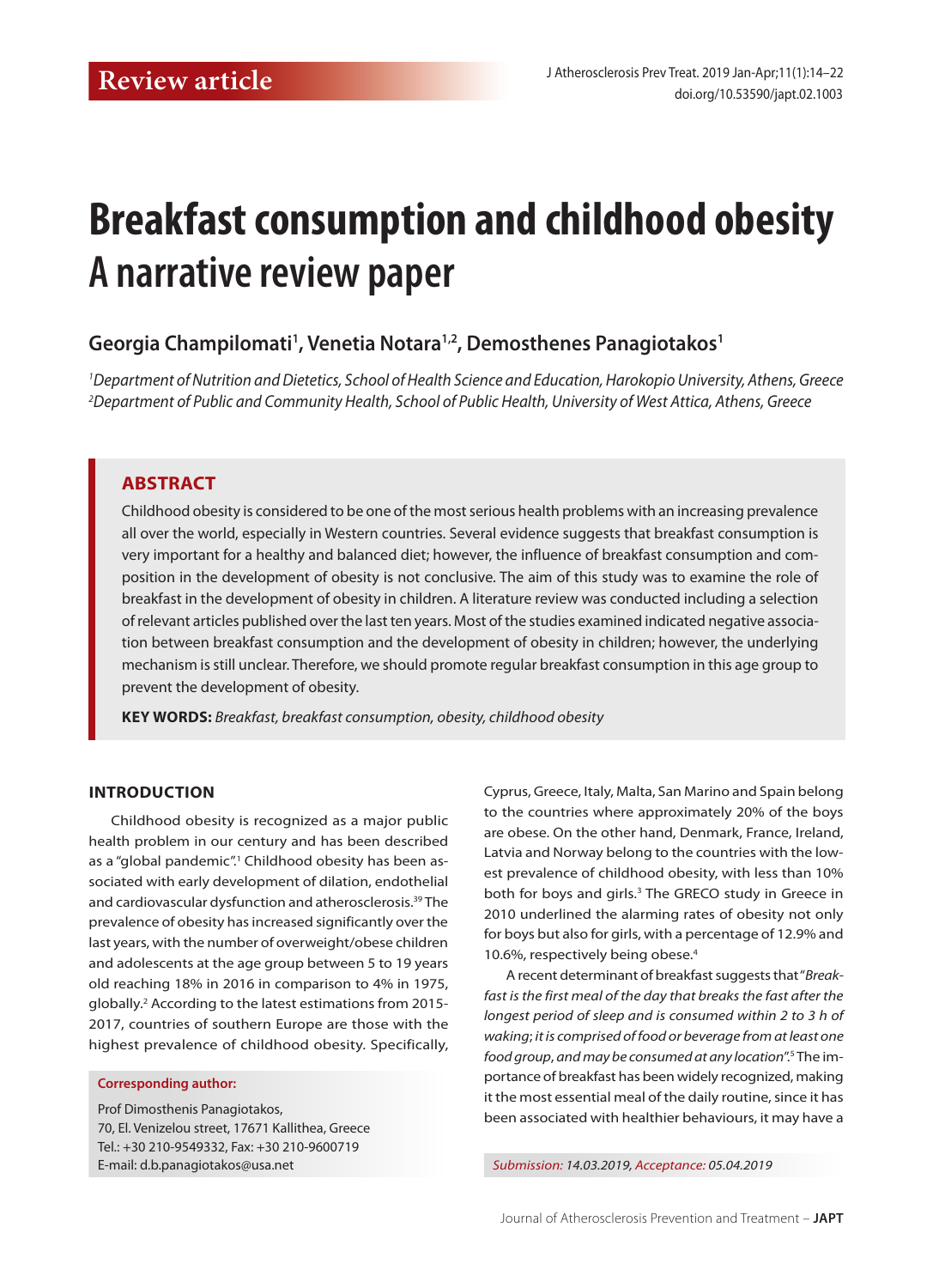protective role against chronic diseases and increases the cognitive and school performance among children and adolescents.6 It has been estimated that breakfast provides approximately 20% of the daily energy intake<sup>10</sup> and should consist of grain (especially whole grain), fruit or juice and food rich in calcium like (semi)-skimmed milk products.7 Despite the benefits of breakfast consumption more and more children tend to abstain from this healthy habit.<sup>8,14,15</sup> Additionally, skipping breakfast has been associated with an increased risk of developing health problems, including cardiometabolic diseases and diabetes type 2.9

Thus, the purpose of the present narrative review paper was to examine existing data on the association between breakfast consumption and the development of obesity in children and adolescents.

## **MATERIAL AND METHODS**

Although this work is a narrative review, an attempt was made to search the literature with a more formal way. Thus, a literature search was held retrieving original articles from the scientific databases PubMed and Scopus. The time frame was the last decade, i.e., between 2008 to 2018, using as key words the following MeSH (Medical Subjects Headings) terms and keywords: "breakfast", "diet patterns", "skipping breakfast", "breakfast benefits", "children", "adolescents", "childhood overweight/obesity", "prevalence of childhood obesity", "trends of obesity", "increased Body Mass Index (BMI) in children". Articles written in English, whose primary or secondary objective was the association of breakfast consumption with childhood obesity, were included. Moreover, the selected studies referred to children and adolescents younger than 18 years old. The search retrieved 50 relevant papers, of which 23 were finally selected; from the 26 articles included in this review, 4 were prospective cohort studies, 15 crosssectional studies, 3 cross-national studies, 2 school-based surveys, one pooled analysis and one systematic review.

#### **Trends of breakfast consumption**

A cross-sectional study in France identified four main dietary patterns. The study was conducted during 2010- 2011 in 529 children 9-11 years old, and used dietary records from children and/or their parents about breakfast composition. In order to identify the most frequent dietary patterns, the breakfast items were classified into 15 solid and 15 liquid food categories, which were analysed by component. The most frequent pattern that was presented in the analysis was "Sweets Breakfast" which was consumed by 45.1% of the children with main components flavoured milk and sweets, especially brioche and chocolate spread, as well as water or juice. The "Traditional French Breakfast" including flavoured milk, bread, fat (especially butter) and juice was preferred by 27.2% of the participants. After that, the "Ready-To-Eat-Cereals (RTEC)+Milk Breakfast" which consisted of RTEC, milk and juice was consumed by 18.1% of the children, while another 9.5% chose the "Dairy and Juice Breakfast" that included mostly dairy products (whole milk/yogurt or yogurt drinks), sweets and tea or juice.10 Obviously, the majority of children prefer having for breakfast foods rich in energy and fats such as flavoured milk, sweets and fat in comparison to RTEC, milk and dairy products which are very rich in minerals and vitamins. This could probably be explained by the fact that the components of "Sweets Breakfast" and "Traditional French Breakfast" are tastier than the components of "RTEC+Milk Breakfast" and "Dairy and Juice Breakfast", making those foods more preferable, although they lack micronutrients and are less nutritional.

A cohort study in Brazil focused on the changes of the foods/group of foods that were preferred for breakfast from 488 adolescents in Rio de Janeiro from 2010 to 2013. The Food Frequency Questionnaire (FFQ) that was used, included 72 commonly consumed foods and beverages and the participants were given 3 options (monthly to no consumption/weekly/daily) to estimate the consumption of each food over the last 3 months. After that, there were 14 foods/food groups defined: cheese, milk, chocolate powders, fruits, bread, coffee, ham, chips, cookies, eggs, sweets, sugar sweetened beverages and snack and sandwiches. The analysis showed that most of the food groups were consumed less frequently in 2013 compared to 2010. Both boys and girls appeared to have a higher risk of decreased consumption of fruits (RR=1.60, 95% CI: 1.20, 2.13 for boys, RR=2.08, 95% CI: 1.47, 2.95 for girls) and ham (RR=1.52, 95% CI: 1.12, 2.07 for boys, RR=1.65, 95% CI: 1.16, 2.36 for girls) after 3 years. Chips, sandwiches and snacks were consumed less frequently among boys (RR=1.43, 95% CI: 1.01, 2.13 and RR=1.58, 95% CI: 1.22, 2.22 respectively), while milk and chocolate powder was less consumed among girls (RR=1.49, 95% CI: 1.07, 2.08 and RR=1.54, 95% CI: 1.11, 2.14 respectively) after three years of follow-up. Last but not least, the only food with statistically significant lower risk for reduction was cheese but only among boys (RR=0.73, 95% CI: 0.53, 1.00).<sup>11</sup> The changes mentioned above display a trend to less healthy preferences over time. This may be explained by the fact that boys and girls of the sample were in adolescence, which is a period that affects the behavior, making them want make their own choices and sometimes trying to be opposed to their parents, so changing the foods their parents used to give them may be part of that.<sup>12</sup>

Despite the benefits of breakfast consumption, there is a significant number of children and adolescents skipping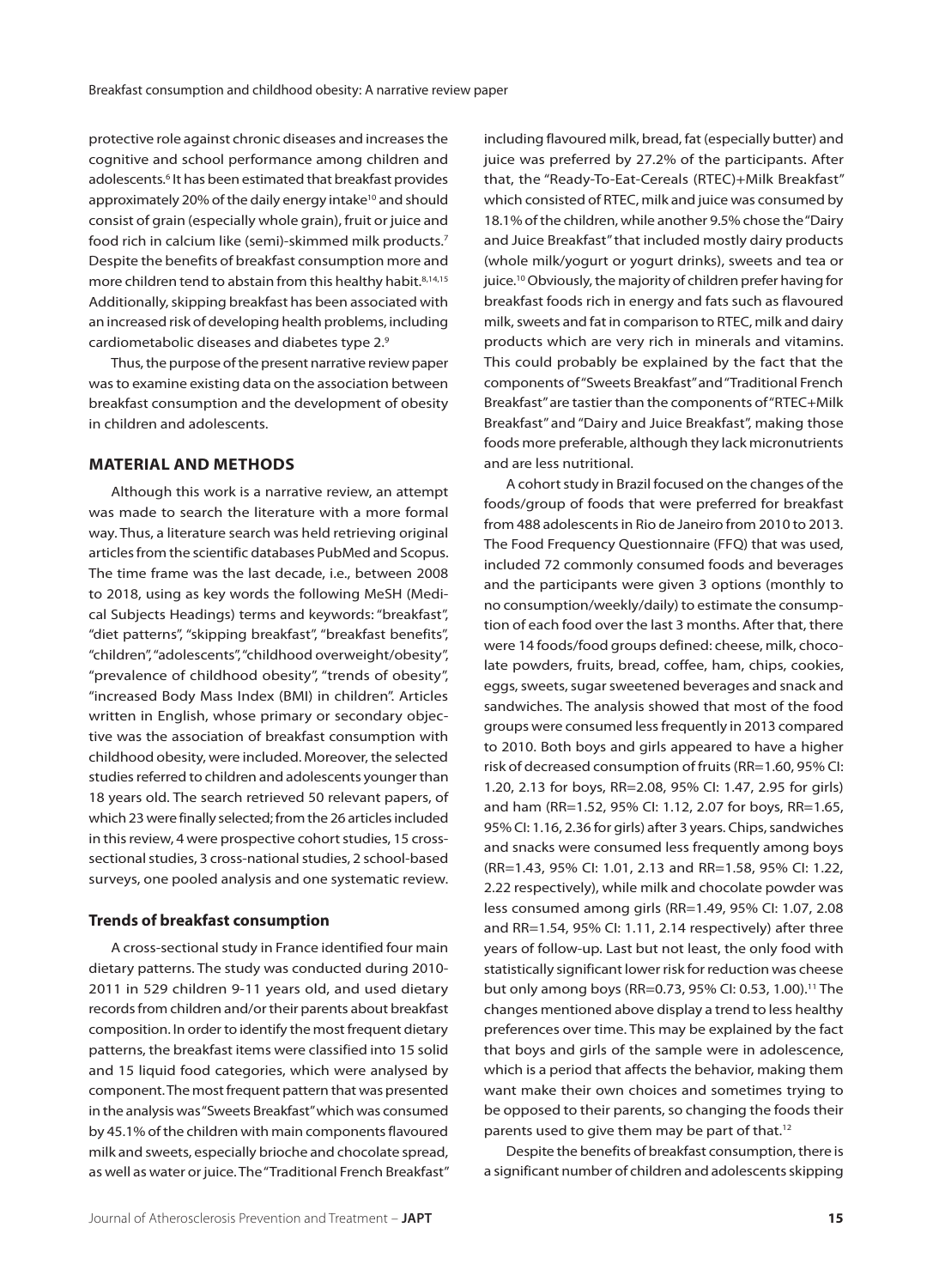breakfast.8,14,15 The Healthy Lifestyle in Europe by Nutrition in Adolescence (HELENA) Study, a cross-sectional study of 2.929 adolescents from 10 different European countries aimed to associate the frequency of eating breakfast with CVD risk factors. 54% of the adolescents were classified as "*consumers*", 8% as "*occasional consumers*" and 38% as "*skippers*" based on their answer in the statement "*I often skip breakfast*". 925 of the total sample participated in blood analyses and measurements. The results indicated that consuming breakfast regularly is associated with a better image of cardiorespiratory fitness in both sexes (*p*<0.001). Especially for males, not skipping breakfast seems to be associated with a healthier cardiovascular profile, while at the same time it has the ability to diminish the consequences of excess adiposity on total cholesterol (TC) and Low-Density Lipoprotein-Cholesterol (LDL-C) with an unknown mechanism  $(p<0.001)$ .<sup>13</sup> As it was recently documented, breakfast consumption on a regular basis is very important for having a healthy lifestyle with a great impact on cardiovascular, cardiorespiratory and cardiometabolic profiles among others,<sup>14,15</sup> while the adverse effects of skipping breakfast may be obvious even after a very long time when adolescents become adults<sup>16</sup> (Table 1).

## **Prevalence of childhood obesity**

The Non-Communicable Diseases Risk factor Collaboration (NCD-RisC) recently underlined the increasing prevalence of childhood obesity worldwide. According to a large pooled analysis conducted from 1975 to 2016, agestandarised prevalence of obesity increased both for boys and girls in all 200 participated countries. High-income countries appeared to have a relatively small increase of approximately 30-50% per decade, while the same number for countries of southern Africa is almost 8 times higher, reaching 400% per decade. The number of obese girls in 2016 was 10 times higher than in 1975 with a similar increase among boys, approximately 12 times higher compared to 1975.17 Those facts confirm the necessity of a new strategic plan to prevent the prevalence of obesity among all age groups.

Focusing on Europe, the Identification and prevention of Dietary- and lifestyle-induced health EFfects In Children and infantS (IDEFICS) study from 2007 to 2008 showed that the prevalence of obesity among the participant countries was as follows: Italy 20%, Cyprus 8.4%, Hungary 6.4% and Spain 6.2%. The countries with the lowest prevalence of obesity were Sweden (2.2%) and Belgium (2.3%).<sup>18,19</sup> The difference in the prevalence of obesity among the countries reflects the differences in dietary and lifestyle patterns, with the first ones having adopted less healthy habits, such as less adherence to Mediterranean diet, decreased physical activity, sedentary lifestyle and increased time spent on television.<sup>20-22</sup> The analysis of the data of the Health Behaviour in School-aged Children (HBSC) study indicated that in almost half of the European countries overweight and obesity frequency did not increase any further from 2002 to 2010.<sup>23</sup> This observation is in agreement with the results of other studies showing a plateau in the development of obesity in the same study period. $24$ The reasons leading to this plateau have not been clear yet. A possible explanation could be that the strategies to prevent obesity over the years have been successful and this plateau is their result. Apart from that, this stabilization may reflect the need to reassess the definition of childhood obesity according to recent anthropometric measurements. Nevertheless, more studies are needed to clarify this situation.

Childhood obesity seems to be a very serious problem in Greece. A cross-sectional study from 2010 to 2011 in 124,113 children, was conducted in order to estimate the frequency of childhood and central obesity (Table 2). The analysis showed that 8.8% of the participants suffered from obesity, of which 95% also had central obesity.<sup>25</sup> At the same period, the ADOlescent NUTrition (ADONUT) study assessed 37344 Greek adolescents indicating that in this age group the obesity rate was 7.5%, while 5.1% of them also had central obesity. Splitting the sample by sex, 8.9% of the boys were obese alongside with central obesity in 5.1% of them; while among girls the rates were 6.0% and 3.9%, respectively.26 The aforementioned results were also confirmed by a more recent study, the EYZHN programme including information about 336,014 Greek children and adolescents from a nationwide, school-based survey. The study showed that 9% of the boys were obese, with almost all of them (95%) having developed central obesity, while 7.5% of girls were obese with 93.5% of them having central obesity. Moreover, it was observed that as children entered puberty, the prevalence of obesity decreased.27 This information about the prevalence of obesity in Greece agrees with the results of other surveys,  $28,29$ while the decreasing tendency while growing up is also confirmed by other researchers.<sup>28</sup>

## **Association between breakfast consumption and childhood obesity**

A recent cross-sectional study in southwest Turkey in 2015 aimed to study the frequency of breakfast consumption and its association with BMI in 7116 children and adolescents 6-18 years old. The results of the analysis indicated an association between skipping breakfast and childhood obesity. It was observed that 62.6% of the children used to eat breakfast every day, while only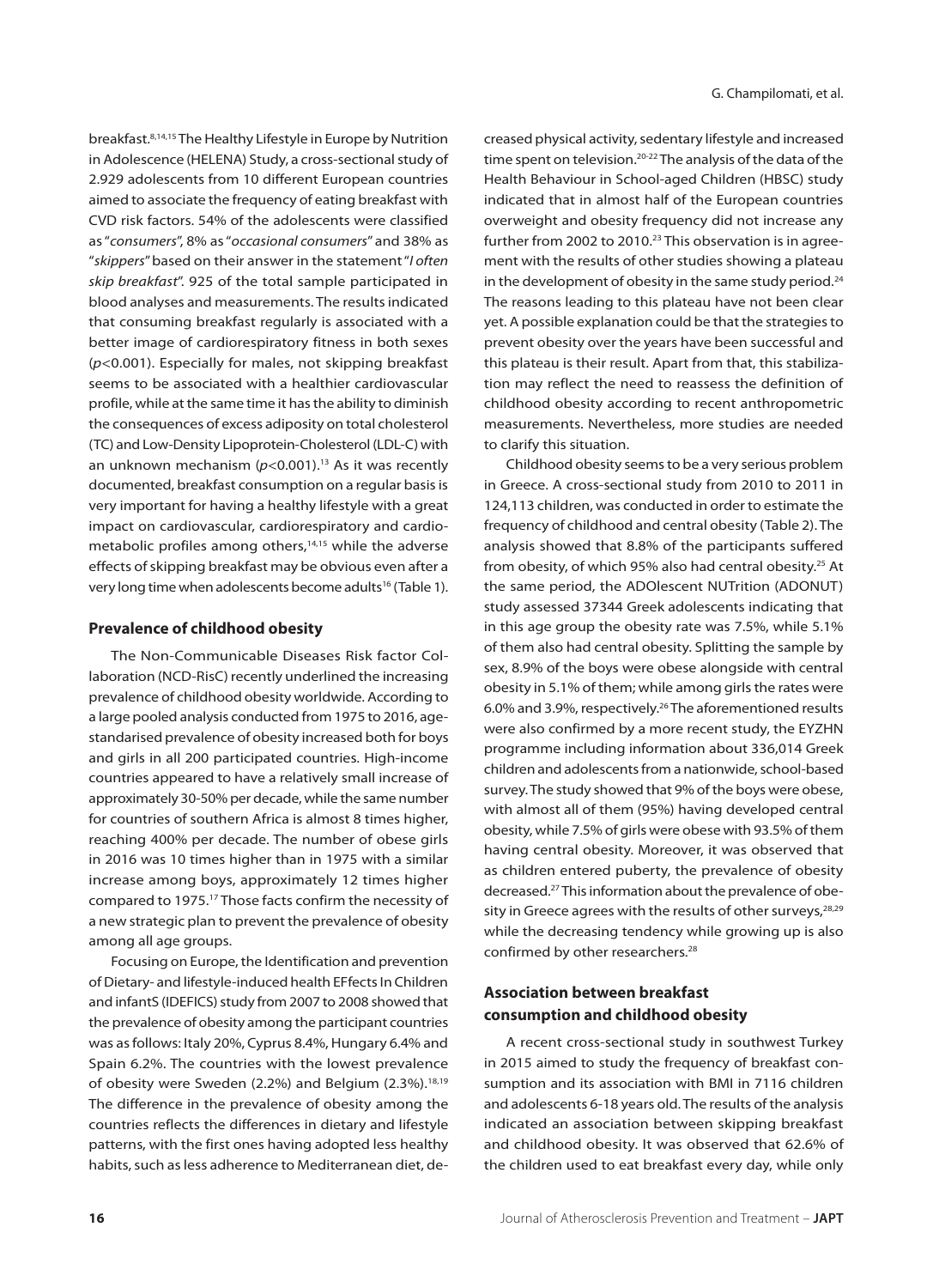Breakfast consumption and childhood obesity: A narrative review paper

|  |  | <b>TABLE 1.</b> Breakfast consumption |
|--|--|---------------------------------------|
|--|--|---------------------------------------|

| <b>Source</b>                             | <b>Type of Study</b>                                                                     | <b>Study Sample</b>                                                                                                               | <b>Study Results</b>                                                                                                                                                                                                                                    | <b>Conclusions</b>                                                                                                                                                                                                                                                                                                                                                                                                                                                                                            |
|-------------------------------------------|------------------------------------------------------------------------------------------|-----------------------------------------------------------------------------------------------------------------------------------|---------------------------------------------------------------------------------------------------------------------------------------------------------------------------------------------------------------------------------------------------------|---------------------------------------------------------------------------------------------------------------------------------------------------------------------------------------------------------------------------------------------------------------------------------------------------------------------------------------------------------------------------------------------------------------------------------------------------------------------------------------------------------------|
| Lepicard EM,<br>et al, 2016 <sup>10</sup> | Cross-sectional<br>study                                                                 | 529 children<br>aged 9-11 years<br>$(n=269$ boys)                                                                                 | 4 main dietary patterns:<br>• RTEC and milk breakfast: 18.1%<br>• Sweets breakfast: 40.0%<br>• Traditional French breakfast: 27.2%<br>• Dairy and Juice breakfast: 9.5%                                                                                 | Sweets breakfast and Traditional French<br>breakfast were the most preferable                                                                                                                                                                                                                                                                                                                                                                                                                                 |
| Hassan BK,<br>et al, 2018 <sup>11</sup>   | Prospective<br>cohort study                                                              | 809 adolescents<br>10-16 years old<br>$(n=435$ boys)<br>$\rightarrow$ 488<br>adolescents<br>12.9-18.6 years<br>old $(n=259$ boys) | 14 foods/food groups: cheese, milk,<br>chocolate powders, fruits, bread,<br>coffee, ham, chips, cookies, eggs,<br>sweets, sugar sweetened beverages,<br>snack and sandwiches                                                                            | Higher risk of decreased consumption:<br>· fruits (RR=1.60, 95% Cl: 1.20, 2.13 for boys,<br>RR=2.08, 95% Cl: 1.47, 2.95 for girls) and ham<br>(RR=1.52, 95% Cl: 1.12, 2.07 for boys, RR=1.65,<br>95% Cl: 1.16, 2.36 for girls) for both sexes<br>· milk and chocolate powder only for girls<br>(RR=1.49, 95% CI: 1.07, 2.08 and RR=1.54,<br>95% Cl: 1.11, 2.14 respectively)<br>• chips, sandwiches and snacks only for boys<br>(RR=1.43, 95% CI: 1.01, 2.13 and RR=1.58,<br>95% CI: 1.22, 2.22 respectively) |
| Alexy U,<br>et al, 2010 <sup>8</sup>      | (Open) Cohort<br>study<br>(The DONALD<br>study)                                          | 1,081 children<br>and adolescents<br>2-18 years old<br>$(n=534$ boys)                                                             | Regular breakfast: 75%<br>Irregular breakfast: 18%<br>Skipping breakfast: 7%                                                                                                                                                                            | 25% of the sample did not eat breakfast<br>regularly                                                                                                                                                                                                                                                                                                                                                                                                                                                          |
| Hallstrom L,<br>et al, 2013 <sup>13</sup> | Cross-sectional<br>study (The<br>HELENA study)                                           | 12-17 years old<br>(53% females)                                                                                                  | 2,929 adolescents • Cardiorespiratory fitness:<br>higher in consumer boys and girls<br>· Cardiovascular profile:<br>healthier in consumer boys only                                                                                                     | Consuming breakfast regularly was associated<br>with a better image of cardiorespiratory<br>fitness both for boys and girls ( $p$ <0.001) and<br>a healthier cardiovascular profile only among<br>boys $(p<0.001)$                                                                                                                                                                                                                                                                                            |
| Sandercock<br>GRH, et al,<br>201014       | Cross-sectional<br>study                                                                 | 4,326<br>schoolchildren<br>10-16 years old<br>$(n=2,336$ boys)                                                                    | · Boys: never eating breakfast were<br>twice as likely to have low CRF<br>compared with those who always did (OR 2.02, 95% CI 1.40, 2.93)<br>· Girls: no statistically significant<br>association between frequency of<br>breakfast consumption and CRF | CRF levels were lower for boys skipping<br>breakfast than those who always eat                                                                                                                                                                                                                                                                                                                                                                                                                                |
| Shafiee G,<br>et al, 2013 <sup>15</sup>   | School-based<br>nationwide<br>health survey<br>(the CASPIAN<br>study)                    | 5,625 students<br>10-18 years old<br>$(n=2,818 \text{ boys})$                                                                     | · TG, LDL-C, SBP: higher in seldom<br>breakfast consumers compared<br>to the other groups<br>• HDL-C: lower in seldom breakfast<br>consumers compared to the other<br>groups                                                                            | Skipping breakfast was associated with<br>increased risk of MetS (OR 1.96, 95% CI 1.18,<br>3.27) and other cardiometabolic factors<br>(OR 1.41, 95% CI 1.03, 1.93)                                                                                                                                                                                                                                                                                                                                            |
| Smith KJ,<br>et al, 2010 <sup>16</sup>    | Prospective<br>cohort study<br>(the CDAH study)<br>= follow-up of<br><b>ASHFS (1985)</b> | 26-36 years old<br>in 2010 (n=1,020<br>males)                                                                                     | 2,184 participants · Fasting insulin, TC, LDL-C: increased<br>levels in breakfast skippers both as<br>children and as adolescents<br>· Lifestyle score: lowest in breakfast<br>skippers both as children and as<br>adolescents                          | Skipping breakfast in childhood was<br>associated with increased cardiometabolic<br>risk factors and quality of life in adulthood<br>(p<0.05)                                                                                                                                                                                                                                                                                                                                                                 |

Abbreviations: RTEC: Ready-To-Eat-Cereals, RR: Relative Risk, CI: Confidence Interval, CRF: CardioRespiratory Fitness, OR: Odds Ratio, TG: Triglycerides, LDL-C: Low-Density Lipoprotein-Cholesterol, SBP: Systolic Blood Pressure, HDL-C: High-Density Lipoprotein-Cholesterol, MetS: Metabolic Syndrome.

3% of the total sample reported never eating breakfast. Studying the sample separately for children aged 6-11 years and adolescents aged 12-18 years it was obvious that skipping breakfast was a more widespread habit among adolescents compared with children, since 47.9% of the former skipped breakfast vs 20.9% of the latter (*p*<0.001). Among overweight and obese children and adolescents, 25% reported skipping breakfast every day and they reported skipping breakfast more frequently than those with normal weight  $(p<0.05)$ .<sup>30</sup> The association between skipping breakfast and being overweight or obese is documented in several studies, underlying the need of interventions promoting the benefits of breakfast consumption on a regular basis.<sup>14,31-33</sup>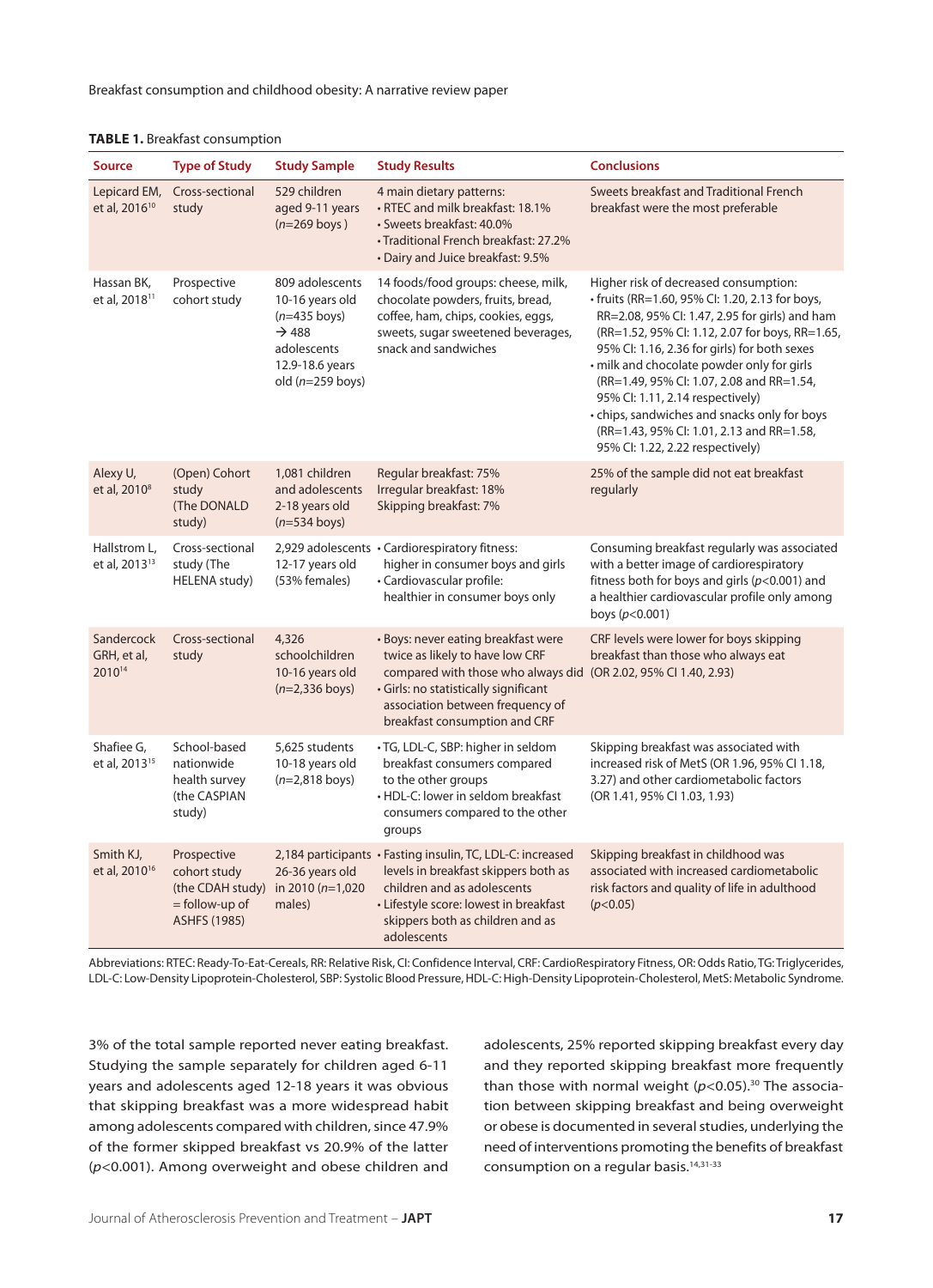## **Table 2.** Childhood obesity

| <b>Source</b>                                          | <b>Type of Study</b>                                                       | <b>Study Sample</b>                                                          | <b>Study Results</b>                                                                                                                                                                                                                                                                                                                                                                  | <b>Conclusions</b>                                                                                                                                                                                                             |
|--------------------------------------------------------|----------------------------------------------------------------------------|------------------------------------------------------------------------------|---------------------------------------------------------------------------------------------------------------------------------------------------------------------------------------------------------------------------------------------------------------------------------------------------------------------------------------------------------------------------------------|--------------------------------------------------------------------------------------------------------------------------------------------------------------------------------------------------------------------------------|
| <b>NCD Risk Factor</b><br>Collaboration,<br>201717     | Pooled analysis                                                            |                                                                              | Global age-standardized prevalence<br>of obesity in children and adolescents:<br>• girls: 0.7% in 1975 → 5.6% in 2016<br>• boys: 0.9% in 1975 → 7.8% in 2016<br>Proportional increase:<br>• high income countries: 30-50%/decade<br>· southern Africa: 400%/decade                                                                                                                    | • The prevalence of obesity<br>increased globally<br>· High income countries: the<br>smallest proportional increase<br>vs southern Africa: largest<br>increase                                                                 |
| Ahrens W,<br>et al, 2014 <sup>19</sup>                 | Prospective<br>cohort study<br>(the IDEFICS<br>study)                      | 18,501 children<br>2-10 years old<br>$(n=9,331$ boys)                        | • prevalence of obesity in Europe: 7%<br>• prevalence of obesity in each country:<br>Italy: 20%, Cyprus: 8.4%, Hungary: 6.4%,<br>Spain: 6.2%, Germany: 4.7%, Estonia: 3.9%,<br>Belgium: 2.3%, Sweden: 2.2%                                                                                                                                                                            | • The prevalence of obesity in<br>Europe was 7%<br>• Highest obesity prevalence:<br>Italy, Cyprus, Hungary and<br>Spain<br>• Lowest obesity prevalence:<br>Belgium and Sweden                                                  |
| Ahluwalia N,<br>et al, 2015 <sup>23</sup>              | Cross-national<br>survey<br>(3 cycles of<br>the HBSC study)                | Adolescents<br>11-, 13- and<br>15-years old                                  | The prevalence of overweight/obesity:<br>· Croatia, Czech Republic, Estonia, Greece,<br>Latvia, Macedonia, Poland, Russia, Slovenia and<br>Ukraine: increase of prevalence for both sexes<br>• Austria, Sweden, Hungary: increase<br>of prevalence only for boys<br>• Germany: increase of prevalence only for girls<br>. In none of the countries observed decrease of<br>prevalence | Almost half of the countries<br>didn't appear to have neither<br>increase nor decrease in the<br>prevalence of OW/O                                                                                                            |
| Rokholm B,<br>et al, 2010 <sup>24</sup>                | Systematic review                                                          |                                                                              |                                                                                                                                                                                                                                                                                                                                                                                       | Stabilization on the prevalence<br>of childhood obesity in Europe<br>since 1999 until 2010                                                                                                                                     |
| Grigorakis DA,<br>et al, 2016 <sup>25</sup>            | Cross-sectional<br>study                                                   | 124,113 children<br>9-11 years old<br>$(n=63,298$ boys)                      | • Prevalence of childhood obesity: 8.8%<br>• Prevalence of central obesity among obese<br>children: 95%                                                                                                                                                                                                                                                                               | The total prevalence of<br>childhood obesity in Greece<br>was 8.8%, with central obesity<br>coexisting in the majority                                                                                                         |
| Grammatiko-<br>poulou MG,<br>et al, 2014 <sup>26</sup> | Cross-sectional<br>study (the<br>ADONUT study)                             | 12-19 years old<br>$(n=18,067$ boys)                                         | 37,344 adolescents Prevalence of obesity:<br>•7.5% of total sample<br>• 8.9% of the boys<br>• 6.0% of the girls<br>Coincident of simple and central obesity:<br>• 4.5% of total sample<br>• 5.1% of the boys<br>• 3.9% of the girls                                                                                                                                                   | The total prevalence of obesity<br>was 7,5%, 8,9% among boys<br>and 6,0% of the girls and in<br>over half of them coexisted<br>central obesity at the same<br>time                                                             |
| Tambalis KD,<br>et al, 2018 <sup>27</sup>              | School-based<br>survey<br>(the EYZHN<br>program)                           | 336,014 children<br>and adolescents<br>4-17 years old<br>$(n=171, 367$ boys) | Prevalence of obesity:<br>· boys: 9% (95.3% central obese).<br>· girls: 7.5% (93.5% central obese)<br>Changes on the prevalence of obesity<br>from childhood (11 years old)<br>to adolescence (17 years old):<br>$\cdot$ boys: 8.8% $\rightarrow$ 6.5%<br>$\cdot$ girls: 6.4% $\rightarrow$ 4.3%                                                                                      | • 9% of the boys and 7.5% of<br>the girls were obese, while in<br>the majority of them coexisted<br>central obesity<br>• The prevalence of obesity<br>seemed to have a decreasing<br>tendency when children<br>entered puberty |
| Kleanthous K,<br>et al, 2015 <sup>28</sup>             | Cross-sectional<br>study                                                   | 1,327 children<br>and adolescents<br>6-16 years old<br>$(n=703$ boys)        | Obesity prevalence in 2009:<br>$\cdot$ boys: 43%<br>· girls: 33.4%<br>Obesity prevalence in 2012:<br>• boys: 37.3%<br>· girls: 26.9%                                                                                                                                                                                                                                                  | The prevalence of obesity<br>in children and adolescents<br>decreased both for boys and<br>girls since 2009 until 2012                                                                                                         |
| Patsopoulou A,<br>et al, 2015 <sup>29</sup>            | Cross-national<br>study (initial phase 12-18 years old<br>of FETA project) | 816 adolescents<br>$(n=360$ boys)                                            | Prevalence of obesity:<br>$\cdot$ boys: 8.9%<br>· girls: 2%                                                                                                                                                                                                                                                                                                                           | The prevalence of obesity was<br>8.9% among boys and 2%<br>among girls                                                                                                                                                         |

Abbreviations: NCD: Non-Communicable Diseases, OW/O: Overweight/Obese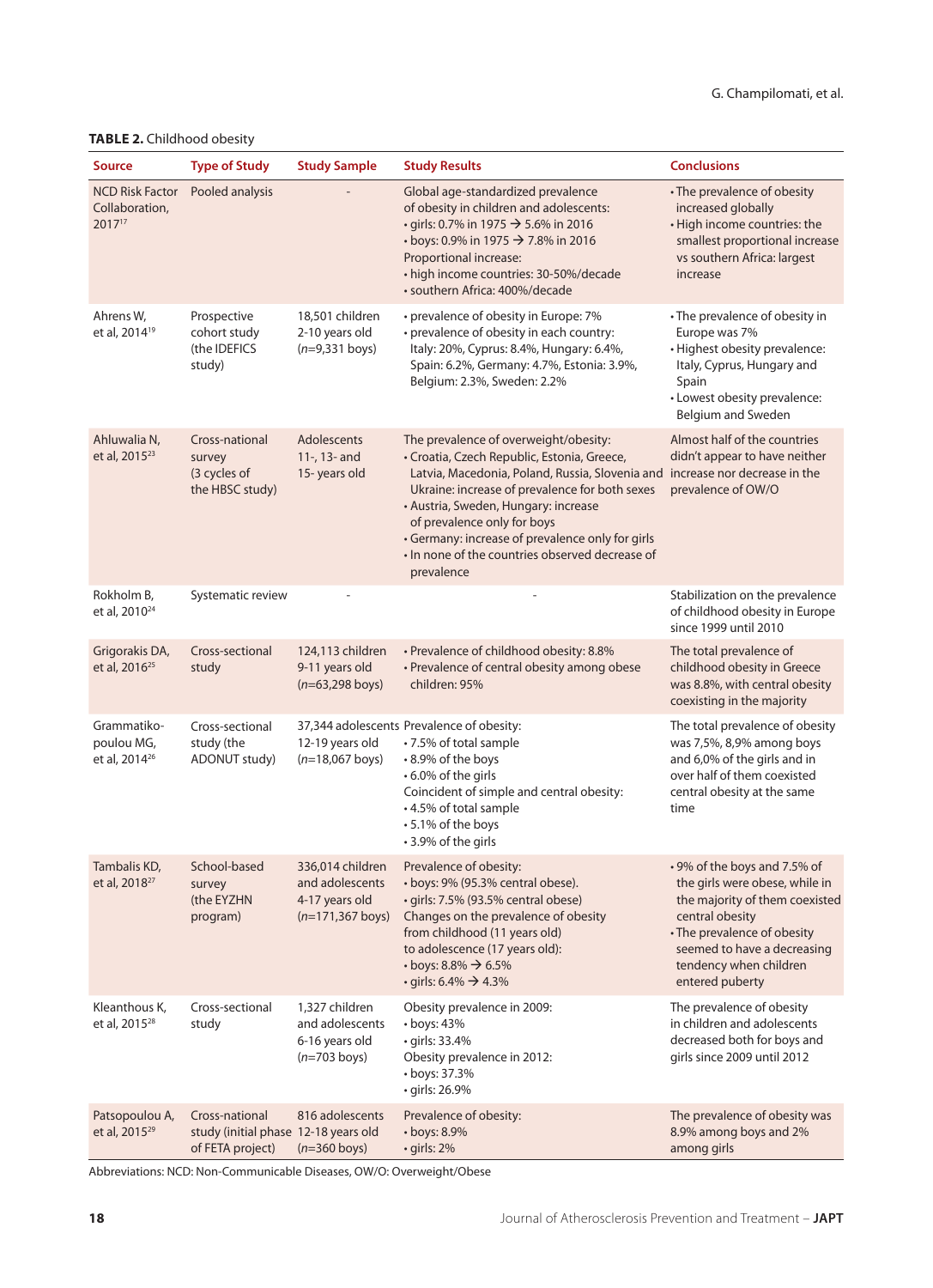Breakfast consumption and childhood obesity: A narrative review paper

The Healthy Growth Study, a cross-sectional study in Greece was conducted in order to identify lifestyle patterns and their association with obesity and fat mass in children. The sample consisted of 2073 children aged 9-13 years old. Anthropometric measurements and 3 different 24-hour recall morning interviews were conducted to collect information about dietary habits, physical activity levels. Body fat and visceral fat mass were assessed with a standarized activity interview and Bioelectrical Impedance Analysis (BIA) respectively. The Principal Component Analysis (PCA) came up with 5 different lifestyle components. Component 1 consisted of high consumption of dairy products and breakfast including fruit, cereals or dairy products and was found to be negatively associated with BMI and fat mass ( $p=0.07$  and  $p=0.029$  respectively). Moreover, children who reported having dietary habits close to those of component 1 seemed to be less likely to become overweight or obese (OR=0.64, 95% CI: 0.46, 0.79). Component 2 included higher consumption of high-fibre foods, component 3 consisted of more screen time, less sleep time and higher consumption of sugared beverages, component 4 included more time spent on moderate-tovigorous physical activity (MVPA) and more frequent meals and component 5 consisted of higher consumption of red meat and lower consumption of fish. Among them, only component 4 was also found to be negatively associated with BMI and fat mass ( $p=0.024$  and  $p<0.001$  respectively), since the results of the analysis of the other components did not indicate statistically significant associations.<sup>34</sup> The results indicating that patterns including regular breakfast consumption are associated with lower risk of becoming overweight or obese are confirmed by other researchers too. This suggests that breakfast consumption may have a protective role against obesity, underlying the importance of breakfast in daily routine of children<sup>35-38</sup> (Table 3, Figures 1, 2).

#### **Conclusion**

It is obvious that breakfast consumption is associated with the development of obesity among children and adolescents. The present review included the most recent studies about breakfast and its relation to body weight, indicating that skipping breakfast is a behaviour that is often met among obese children. In conclusion, public health professionals should implement effective intervention programs to motivate children and adolescents to consume breakfast on a daily basis. Parents and teachers



FIGURE 1. The number of children with childhood obesity was associated with the frequency of breakfast consumption.



**FIGURE 2.** Association between breakfast consumption, car-

should provide and support healthy environments so as children to develop healthy lifestyle habits.

#### *Declaration of Conflicting Interests*

The authors declare that there is no conflict of interest.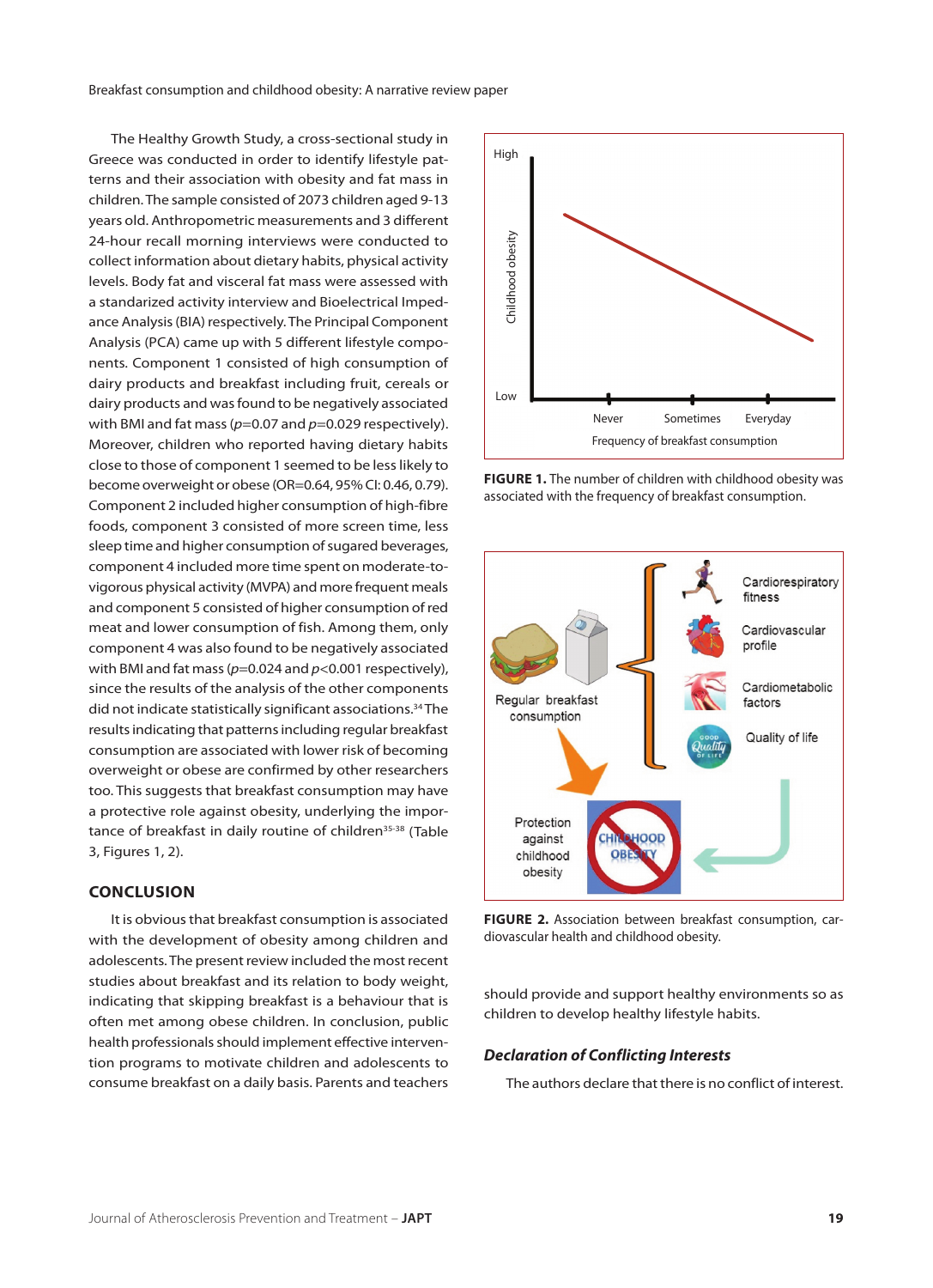| <b>Source</b>                               | <b>Type of Study</b>                                            | <b>Study Sample</b>                                                                                                           | <b>Study Results</b>                                                                                                                                                                                                                                        | <b>Conclusions</b>                                                                                                                                                                                                   |
|---------------------------------------------|-----------------------------------------------------------------|-------------------------------------------------------------------------------------------------------------------------------|-------------------------------------------------------------------------------------------------------------------------------------------------------------------------------------------------------------------------------------------------------------|----------------------------------------------------------------------------------------------------------------------------------------------------------------------------------------------------------------------|
| Koca T, el al,<br>201730                    | Cross-sectional<br>study                                        | 7,116 children and<br>adolescents 6-18<br>years old $(n=3,671)$<br>boys)                                                      | • 25% of OW/O participants reported never<br>eating breakfast<br>• OW/O participants had a higher possibility<br>on skipping breakfast in comparison to<br>normal weight participants                                                                       | Skipping breakfast was positively<br>associated with OW/O ( $p$ <0.05)                                                                                                                                               |
| Sandercock<br>GRH, et al,<br>201014         | Cross-sectional<br>study                                        | 4,326 schoolchildren<br>10-16 years old<br>$(n=2,336$ boys)                                                                   | Children who didn't eat breakfast were more<br>likely to become obese than tose eating<br>breakfast every day                                                                                                                                               | Skipping breakfast was associated<br>with an increased risk of obesity<br>(p<0.05)                                                                                                                                   |
| Fayet-Moore F,<br>et al, 2016 <sup>31</sup> | Cross-<br>sectional study<br>(ANCNPAS)                          | 4,487 children and<br>adolescents 2-16 years<br>old $(n=2,249$ boys)                                                          | • Among breakfast consumers 16.5% were<br>obese<br>• Among breakfast skippers 23.2% were<br>obese                                                                                                                                                           | Breakfast consumers were more<br>likely to be normal weight than<br>breakfast skippers ( $p$ <0.001)                                                                                                                 |
| Smetanina N,<br>et al, 2015 <sup>32</sup>   | Cross-sectional<br>study                                        | 3,990 children and<br>old $(n=1,920$ boys)                                                                                    | Skipping breakfast:<br>adolescents 7-17 years -9.6% of OW/O participants.<br>-6.5% of normal weight participants                                                                                                                                            | Skipping breakfast was associated<br>with increased levels of obesity<br>(p<0.05)                                                                                                                                    |
| Veltsista A,<br>et al, 2010 <sup>33</sup>   | Cross-national<br>study                                         | 6,468 adolescents 16<br>years old $(n=3,110)$<br>$boys$ ) + 2,842<br>adolescents 17- and<br>18-years old $(n=1,291)$<br>boys) | Finnish and Greek boys who did not<br>consume breakfast every day had 40% and<br>30% higher risk of being OW/O respectively<br>in comparison to daily consumers                                                                                             | Not consuming breakfast every<br>day was associated with higher<br>levels of OW/O both for Finnish<br>and Greek boys ( $p$ <0.001 and<br>$p=0.001$ respectively)                                                     |
| Moschonis G,<br>et al, 2014 <sup>34</sup>   | Cross-sectional<br>study (the<br>Healthy Growth boys)<br>Study) | 2,073 children 9-13<br>years old $(n=1,032)$                                                                                  | Identification of a lifestyle component<br>characterised by higher daily consumption<br>and breakfast including fruit, cereals or dairy<br>products $\rightarrow$ associated with lower levels of<br>BMI, WC, sum of skinfold thicknesses and %<br>fat mass | The component including<br>breakfast consumption was<br>associated with a lower risk of<br>childhood OW/O (OR=0.64, 95%<br>CI: 0.46, 0.79) and lower BMI and<br>% fat mass ( $p=0.07$ and $p=0.029$<br>respectively) |
| Kontogianni<br>MD, et al,<br>201035         | Cross-sectional<br>study                                        | 1,305 children and<br>old $(n=627$ boys)                                                                                      | Identification of a lifestyle component<br>adolescents 3-18 years characterised by higher eating frequency,<br>breakfast consumption and higher KIDMED<br>score $\rightarrow$ associated with lower BMI                                                     | Breakfast consumers were less<br>likely to be OW/O than skippers<br>(p<0.001)                                                                                                                                        |
| Nagel G,<br>et al, 2009 <sup>36</sup>       | Cross-sectional<br>study                                        | 1,079 children 6-9<br>years old ( $n=577$ boys) to obesity                                                                    | Skipping breakfast before school was related Breakfast skippers had increased                                                                                                                                                                               | risk for obesity (OR 2.50, 95% CI<br>1.19, 5.29                                                                                                                                                                      |
| Kyriazis I,<br>et al, 2012 <sup>37</sup>    | Cross-sectional<br>study                                        | 2,374 children 6-12<br>years old $(n=1,206)$<br>boys)                                                                         | Habits found to be associated with obesity:<br>• skipping breakfast<br>· not consuming fruits and vegetables<br>• consuming bread<br>• consuming refreshments                                                                                               | Skipping breakfast was positively<br>associated with obesity ( $p$ <0.05)                                                                                                                                            |
| Mushtag MU,<br>et al, 2011 <sup>38</sup>    | Cross-sectional<br>study                                        | 1,860 children 5-12                                                                                                           | Skipping breakfast:<br>years old ( $n=977$ boys) $\cdot$ 15.4% of OW/O participants.<br>• 6.6% of normal weight participants                                                                                                                                | Skipping breakfast was an<br>independent predictor of being<br>OW/O (OR 1.82, 95% CI 1.22-2.71)                                                                                                                      |

**Table 3.** Associations between breakfast consumption and childhood obesity.

Abbreviations: OW/O: Overweight/Obese, BMI: Body Mass Index, WC: Waist Circumference, KIDMED: Mediterranean Diet Quality Index, OR: Odds Ratio, CI: Confidence Interval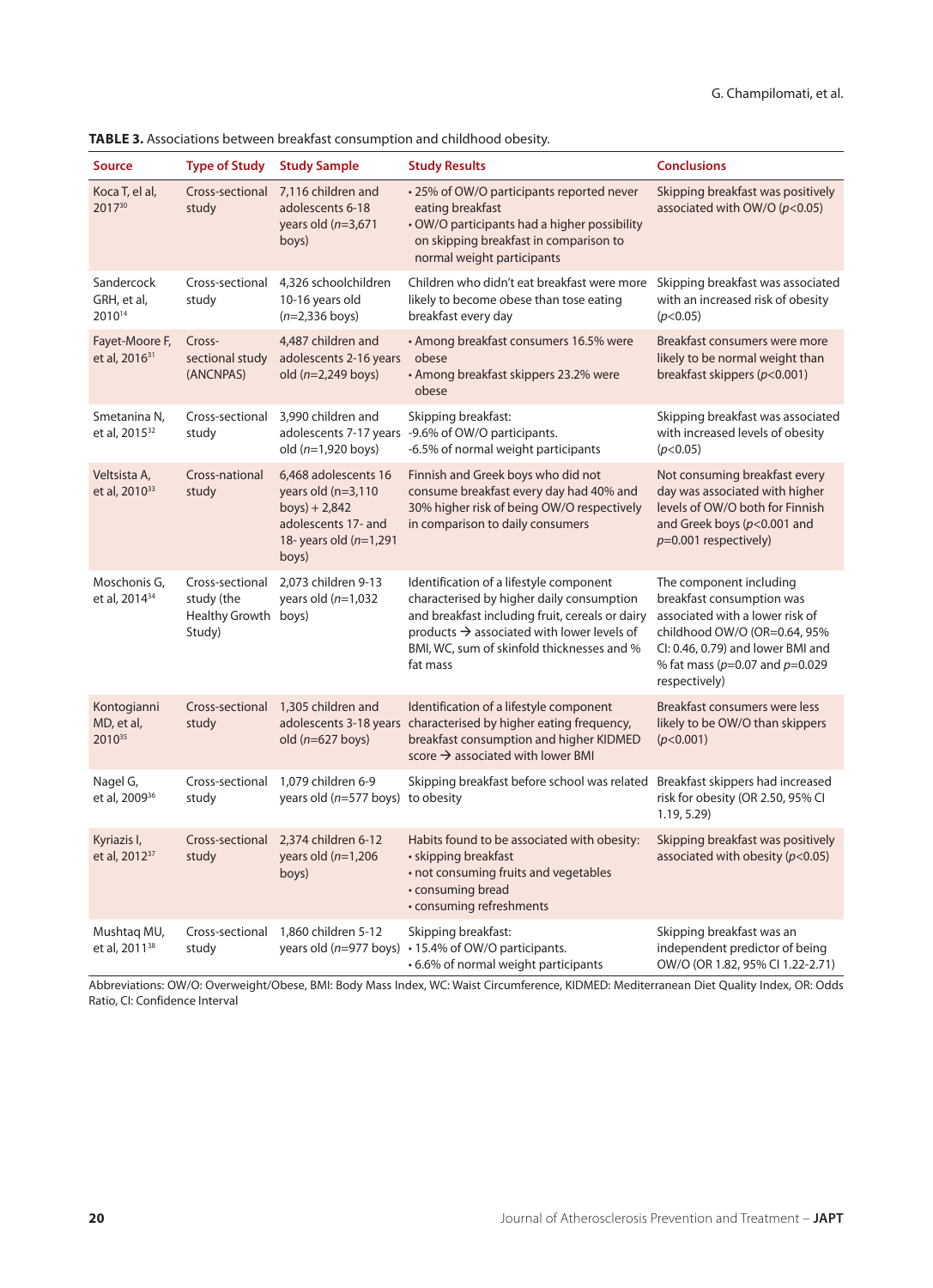## **ΠΕΡΙΛΗΨΗ**

# **Κατανάλωση πρωινού γεύματος και παιδική παχυσαρκία: Μία αφηγηματική ανασκόπηση**

Γεωργία Χαμπηλομάτη<sup>1</sup>, Βενετία Νοταρά<sup>1,2</sup>, Δημοσθένης Παναγιωτάκος<sup>1</sup>

*1 Τμήμα Διατροφής και Διαιτολογίας, Σχολή Επιστημών Υγείας και Εκπαίδευσης, Χαροκόπειο Πανεπιστήμιο, Αθήνα, 2 Τμήμα Δημόσιας και Κοινοτικής Υγείας, Σχολή Δημόσιας Υγείας, Πανεπιστήμιο Δυτικής Αττικής, Αθήνα*

Η παιδική παχυσαρκία αποτελεί ένα από τα πιο σημαντικά προβλήματα υγείας με συνεχώς αυξανόμενη επίπτωση σε όλον τον κόσμο και κυρίως στις δυτικές χώρες. Πολλές μελέτες υποστηρίζουν ότι η κατανάλωση πρωινού παίζει σημαντικό ρόλο σε μια υγιεινή και ισορροπημένη διατροφή, αλλά δεν έχει φανεί το πόσο επηρεάζει την εμφάνιση παχυσαρκίας. Σκοπός της παρούσας μελέτης ήταν να εξεταστεί ο ρόλος του πρωινού στην εμφάνιση παιδικής παχυσαρκίας. Πραγματοποιήθηκε ανασκόπηση της βιβλιογραφίας για ανεύρεση σχετικών άρθρων των τελευταίων 10 χρόνων. Η πλειοψηφία των μελετών έδειξαν αρνητική συσχέτιση ανάμεσα στην κατανάλωση πρωινού και την εμφάνιση παιδικής παχυσαρκίας, ωστόσο δεν έχει διευκρινισθεί ακόμα ο υποκείμενος μηχανισμός. Επομένως, συστήνεται να ληφθεί υπόψη η σημασία του πρωινού στην παιδική ηλικία, με σκοπό να προωθηθεί η τακτική κατανάλωση πρωινού σε αυτήν την ηλικιακή ομάδα για την πρόληψη της εμφάνισης παχυσαρκίας.

**ΛΕξΕΙς κΛΕΙδΙά:** *Πρωινό, κατανάλωση πρωινού, παχυσαρκία, παιδική παχυσαρκία*

## **References**

- 1. Popkin BM, Adair LS, Ng SW. Global nutrition transition and the pandemic of obesity in developing countries. Nutr Rev. 2012 Jan;70(1):3-21.
- 2. World Health Organization (2018a). Obesity and overweight, fact sheet. [cited 2019 February 20]. Available from: http://www.who.int/news-room/fact-sheets/detail/ obesity-and-overweight
- 3. World Health Organization (2018b). Disease prevention, Latest data shows southern European countries have highest rate of childhood obesity. [cited 2019 February 20]. Available from: http://www.euro.who.int/en/healthtopics/disease-prevention/nutrition/news/news/2018/5/ latest-data-shows-southern-european-countries-havehighest-rate-of-childhood-obesity.
- 4. Farajian P, Risvas G, Karasouli K, Pounis GD, Kastorini CM, Panagiotakos DB, et al. Very high childhood obesity prevalence and low adherence rates to the Mediterranean diet in Greek children: the GRECO study. Atherosclerosis. 2011 Aug;217(2):525-30.
- 5. O'Neil CE, Byrd-Bredbenner C, Hayes D, Jana L, Klinger SE, Stephenson-Martin S. The role of breakfast in health: definition and criteria for a quality breakfast. J Acad Nutr Diet. 2014 Dec;114(12 Suppl):S8-S26.
- 6. Giovannini M, Agostoni C, Shamir R. Symposium overview: Do we all eat breakfast and is it important? Crit Rev Food Sci Nutr. 2010 Feb;50(2):97-9.
- 7. Giovannini M, Verduci E, Scaglioni S, Salvatici E, Bonza M, Riva E, et al. Breakfast: a good habit, not a repetitive custom. J Int Med Res. 2008 Jul-Aug;36(4):613-24.
- 8. Alexy U, Wicher M, Kersting M. Breakfast trends in children

and adolescents: frequency and quality. Public Health Nutr. 2010 Nov;13(11):1795-802.

- 9. Donin AS, Nightingale CM, Owen CG, Rudnicka AR, Perkin MR, Jebb SA, et al. Regular breakfast consumption and type 2 diabetes risk markers in 9- to 10-year-old children in the child heart and health study in England (CHASE): a cross-sectional analysis. PLoS Med [Internet]. 2014 Sep;11(9):e1001703. Available from: https://www.ncbi. nlm.nih.gov/pmc/articles/PMC4151989/
- 10. Lepicard EM, Maillot M, Vieux F, Viltard M, Bonnet F. Quantitative and qualitative analysis of breakfast nutritional composition in French schoolchildren aged 9-11 years. J Hum Nutr Diet. 2017 Apr;30(2):151-8.
- 11. Hassan BK, Cunha DB, da Veiga GV, Pereira RA, Sichieri R. Changes in breakfast frequency and composition during adolescence: The Adolescent Nutritional Assessment Longitudinal Study, a cohort from Brazil. PLoS One [Internet]. 2018 Jul;13(7):e0200587. Available from: https://www. ncbi.nlm.nih.gov/pmc/articles/PMC6053140/
- 12. Fismen AS, Smith OR, Torsheim T, Samdal O. A school based study of time trends in food habits and their relation to socio-economic status among Norwegian adolescents, 2001-2009. Int J Behav Nutr Phys Act. 2014 Sep;11:115.
- 13. Hallstrom L, Labayen I, Ruiz JR, Patterson E, Vereecken CA, Breidenassel C, et al. Breakfast consumption and CVD risk factors in European adolescents: the HELENA (Healthy Lifestyle in Europe by Nutrition in Adolescence) Study. Public Health Nutr. 2013 Jul;16(7):1296-305.
- 14. Sandercock GR, Voss C, Dye L. Associations between habitual school-day breakfast consumption, body mass index, physical activity and cardiorespiratory fitness in English